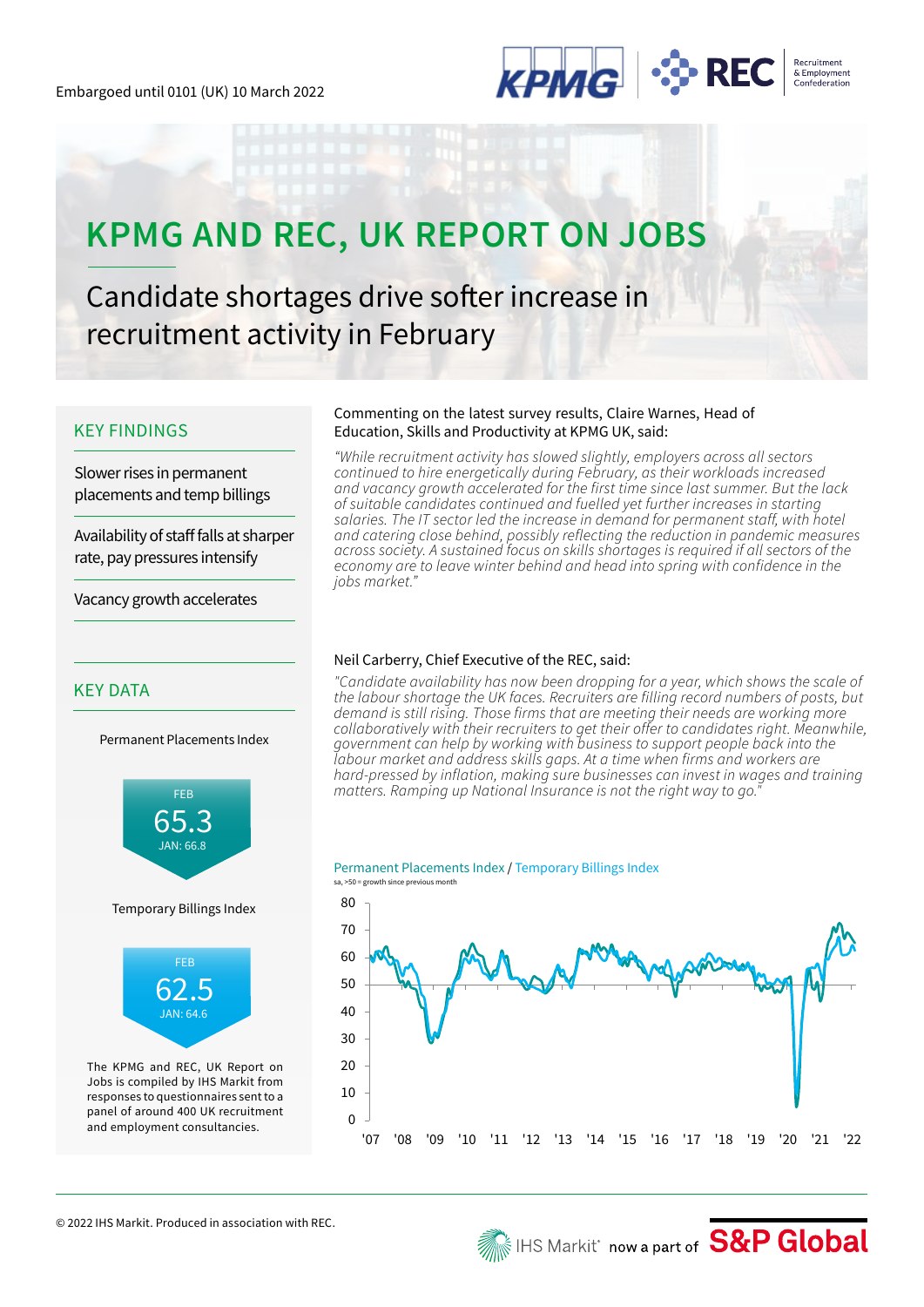

- 1 Executive summary
- 2 Staff appointments
- 3 Vacancies
- 4 Vacancies by sector
- 5 Staff availability
- 6 Demand for skills
- 7 Pay pressures
- 8 Special feature
- 9 Further information

# **1 EXECUTIVE SUMMARY 1 EXECUTIVE SUMMARY**

The Report on Jobs is unique in providing the most comprehensive guide to the UK labour market, drawing on original survey data provided by recruitment consultancies and employers to provide the first indication each month of labour market trends.

The main findings for February are:

## Softer, but still rapid increase in hiring activity

UK recruitment consultancies recorded a further robust increase in hiring activity during February amid reports of rising workloads at clients and greater confidence in the outlook. That said, permanent placement growth eased to an 11-month low and temp billings also expanded at a softer pace, with recruiters frequently stating that candidate shortages had limited their ability to fill roles.

## Candidate supply falls at quickest rate for three months

The total availability of candidates fell at the sharpest rate since last November in February, driven by steeper falls in both permanent and temp staff supply. Lower candidate numbers were generally attributed to ongoing tight labour market conditions and robust demand for staff. There were also reports that the pool of candidates was limited due to lingering pandemic-related uncertainty and fewer foreign applicants.

## Vacancy growth accelerates for first time since last July

Overall vacancies expanded at the quickest rate for three months in February. This marked the first acceleration of growth since last July, and was driven by sharper rises in demand for both permanent and temporary staff.

## Pay pressures sharpen in February

Recruiters continued to see intense competition for workers in February, leading to further steep increases in rates of starting pay for both permanent and short-term staff. Notably, permanent starters' salaries rose at the second-sharpest pace since data collection began in October 1997.

Permanent Salaries Index / Temporary Wages Index sa, >50 = inflation since previous month

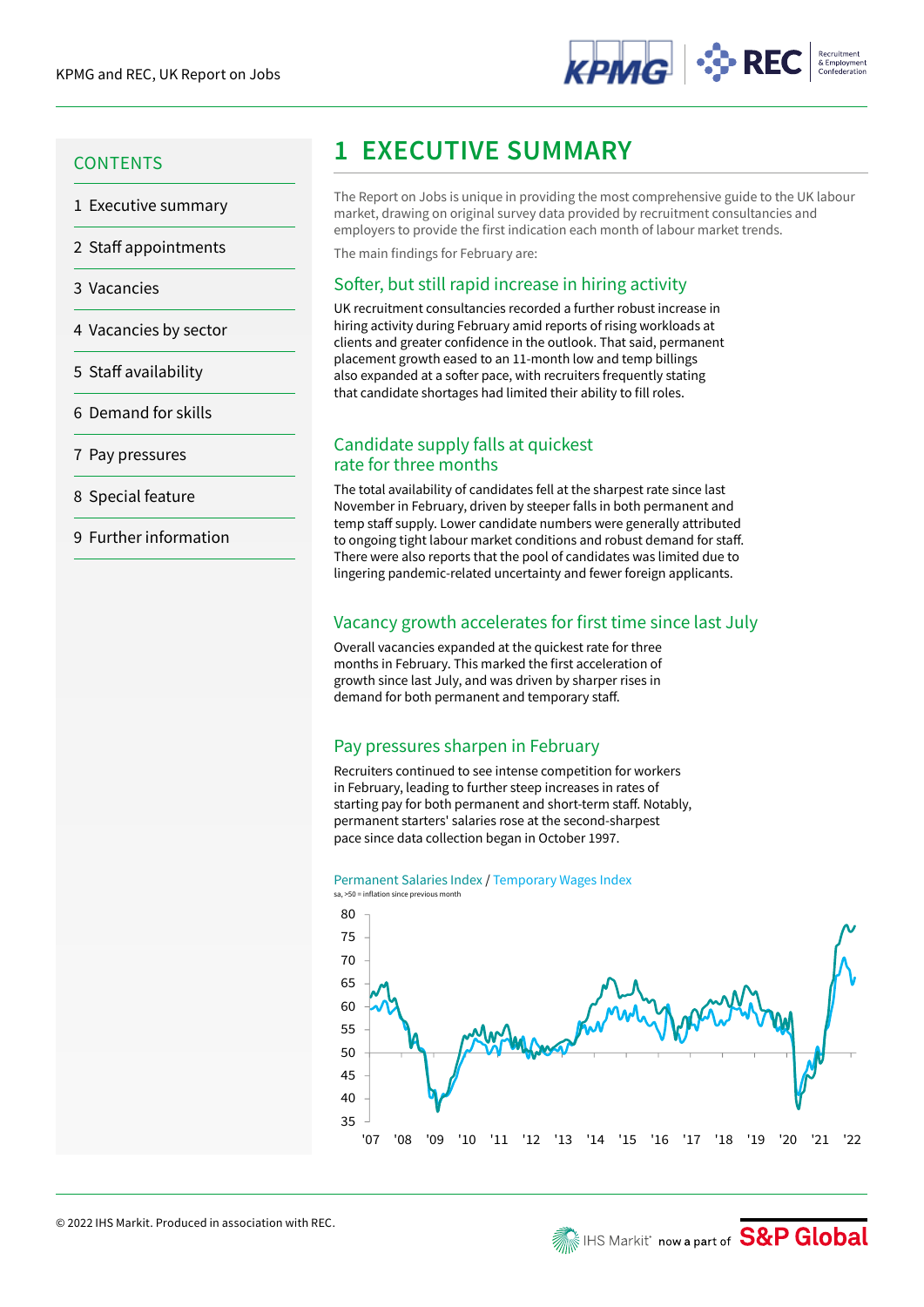

## **2 STAFF APPOINTMENTS**

Recruitment consultancies report on the number of people placed in permanent jobs each month, and their revenues (billings) received from placing people in temporary or contract positions at employers.

An index reading above 50 signals a higher number of placements/billings than the previous month. Readings below 50 signal a decline compared with the previous month.



## Permanent placement growth eases to 11-month low

The number of people placed into permanent job roles increased during February, as has been the case throughout the past 12 months. Though rapid and well above the series average, the rate of expansion softened for the third month in a row and was the slowest since March 2021. Recruitment consultancies frequently cited strong demand for staff amid rising activity levels at clients. However, there were also reports that shortages of candidates continued to limit recruiters' abilities to fill roles.

Data broken down by region showed that permanent staff appointments expanded at softer rates across all four English areas except the North of England, which also saw the sharpest overall increase.

Permanent Placements Index





### Permanent Placements Index

 $sa. > 50$  = growth since previous  $m$ 

|         | UK   | London | South | Midlands | <b>North</b> |
|---------|------|--------|-------|----------|--------------|
| Sep '21 | 71.8 | 72.1   | 71.5  | 61.1     | 77.2         |
| Oct '21 | 66.8 | 68.6   | 65.4  | 66.8     | 67.5         |
| Nov '21 | 69.2 | 70.8   | 67.1  | 70.8     | 70.0         |
| Dec '21 | 68.4 | 68.3   | 68.0  | 68.6     | 69.4         |
| Jan '22 | 66.8 | 67.3   | 67.5  | 65.0     | 62.2         |
| Feb '22 | 65.3 | 59.2   | 63.2  | 64.8     | 67.4         |

### Temporary Billings Index



### Temp billings rise at softer pace

Adjusted for seasonality, the Temporary Billings Index signalled an increase in temp billings received by UK recruiters for the nineteenth consecutive month in February. The rate of growth softened for the first time since last October, but remained sharp by historical standards. Higher billings were often attributed to increased market confidence and activity, and in some cases a preference for flexible workers due to lingering pandemic uncertainty.

The steepest increase in temp billings was recorded in London, followed closely by the North of England. That said, all four monitored English regions noted slower expansions that at the start of the year.

### Temporary Billings Index



### Temporary Billings Index

| sa, >50 = growth since previous month |      |        |       |          |              |  |  |
|---------------------------------------|------|--------|-------|----------|--------------|--|--|
|                                       | UK   | London | South | Midlands | <b>North</b> |  |  |
| Sep '21                               | 61.1 | 63.4   | 59.0  | 57.2     | 64.9         |  |  |
| Oct '21                               | 60.9 | 60.2   | 58.3  | 59.6     | 63.7         |  |  |
| Nov '21                               | 61.0 | 65.5   | 58.8  | 57.2     | 61.4         |  |  |
| Dec '21                               | 61.8 | 68.7   | 62 1  | 58.5     | 60.3         |  |  |
| Jan '22                               | 64.6 | 65.7   | 64.0  | 64.2     | 68.8         |  |  |
| Feb '22                               | 62.5 | 64.6   | 62.2  | 61.7     | 63.7         |  |  |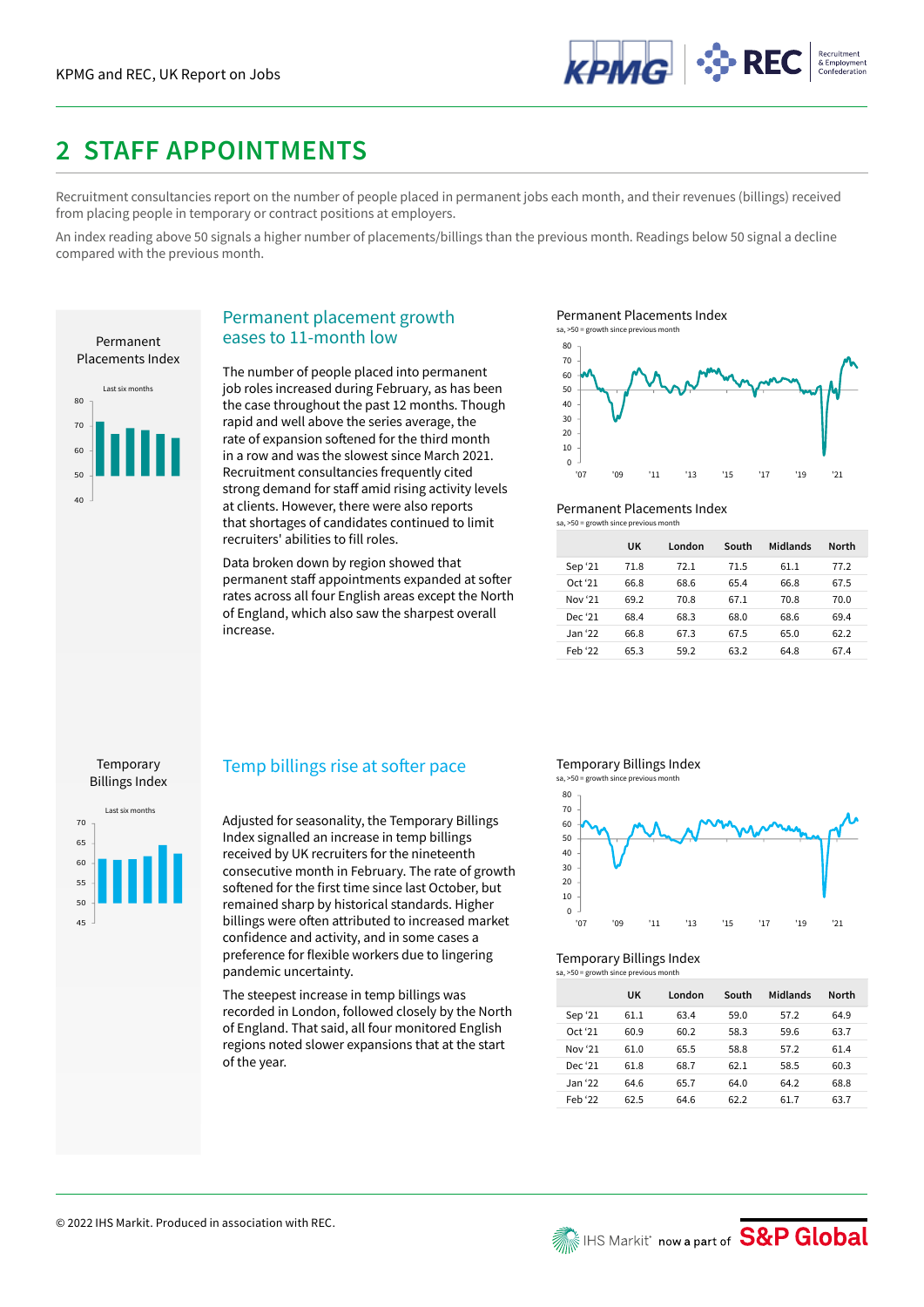

# **3 VACANCIES**

Recruitment consultants are asked to specify whether the demand for staff from employers has changed on the previous month, thereby providing an indicator of the number of job vacancies.



Last six months

Permanent / **Temporary** 

## Sharpest increase in vacancies for three months

February survey data indicated that total vacancies increased at the quickest pace since last November and rapidly overall. Notably, it marked the first time that growth of overall demand for staff had picked up for seven months.

## Permanent and temporary vacancies

The stronger rise in total vacancies was driven by quicker increases in both permanent and temporary roles in February.

Growth of permanent staff demand accelerated for the first time since last July, and was the sharpest for three months. Meanwhile, temp vacancy growth hit its highest since last October.

## so  $\overline{a_{5}}$  and the summary<br>
Public & private sector vacancies and the vacancy Index summary

Historically marked increases in vacancies continued to be seen across both the public and private sectors during February.

Growth of demand was strongest for permanent staff in the private sector. The slowest, but still steep, rise in vacancies was signalled for public sector permanent roles.

Total Vacancies Index



#### Permanent / Temporary  $sa. > 50 = p$



### Vacancy Index summary

|         |       | Permanent |          |         |       | Temporary |         |  |
|---------|-------|-----------|----------|---------|-------|-----------|---------|--|
|         | Total | Total     | Private* | Public* | Total | Private*  | Public* |  |
| Sep '21 | 72.3  | 72.5      | 73.9     | 65.1    | 70.0  | 71.1      | 64.2    |  |
| Oct '21 | 71.1  | 71.2      | 80.7     | 66.2    | 69.5  | 78.1      | 66.4    |  |
| Nov '21 | 70.9  | 71.0      | 76.9     | 64.1    | 68.2  | 74.7      | 64.4    |  |
| Dec '21 | 69.4  | 69.5      | 73.9     | 62.1    | 66.7  | 70.6      | 60.0    |  |
| Jan '22 | 69.0  | 69.0      | 75.3     | 63.9    | 68.3  | 65.1      | 63.4    |  |
| Feb '22 | 70.1  | 70.1      | 78.0     | 66.7    | 69.3  | 71.1      | 67.0    |  |

## OFFICIAL DATA: UK JOB VACANCIES

Data from the Office for National Statistics (ONS) indicated a further rise in overall job vacancies across the UK in the three months to January 2022.

On an annual basis, vacancies more than doubled (+112.4%), rising to 1,298,000 in the latest period. This was up from 1,255,000 in the preceding three-month period and the highest number of vacancies seen since the series began in 2001. The figure was also +60% higher than the number of vacancies seen prior to the pandemic (811,000 in the three months to February 2020).

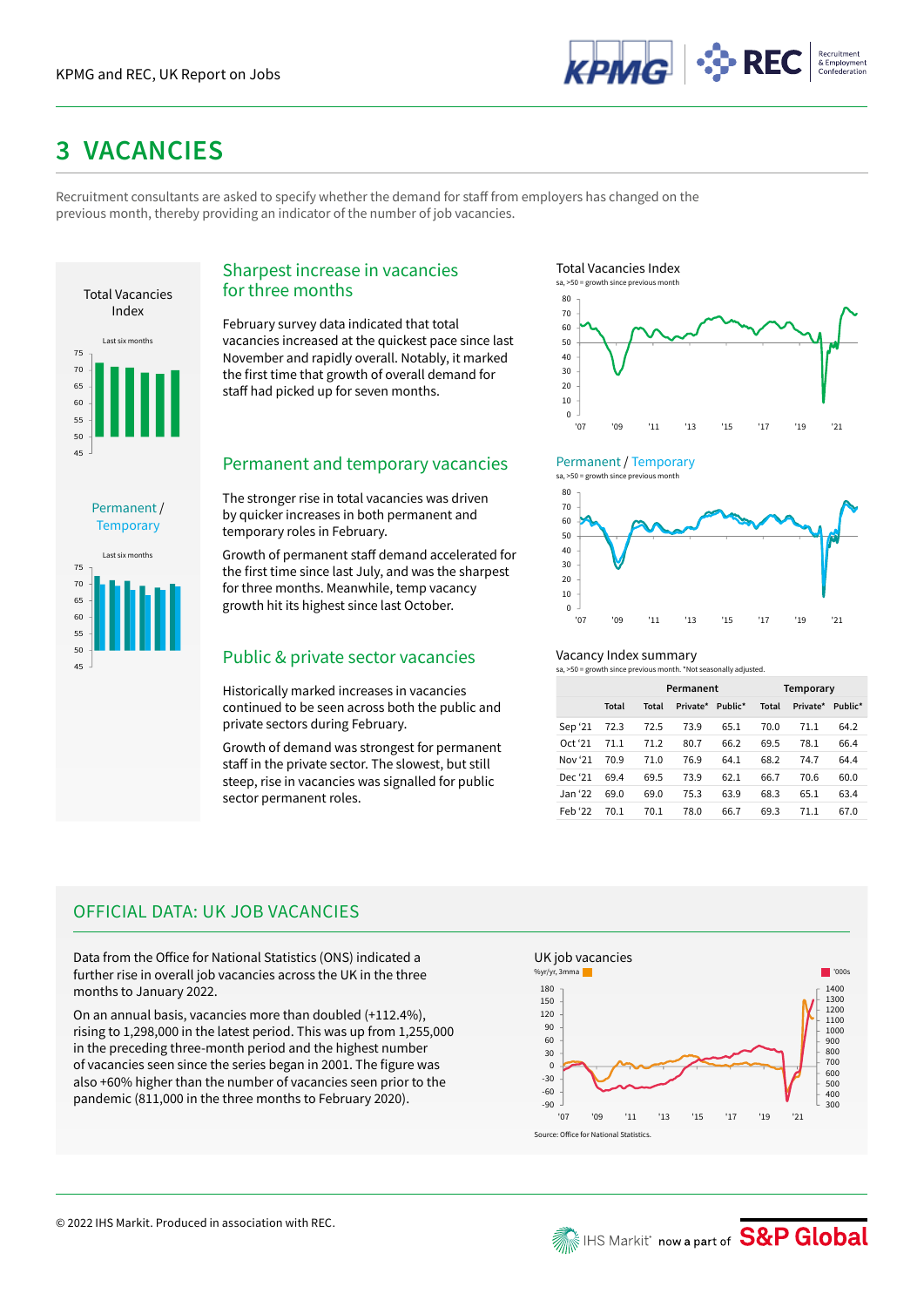

# **4 VACANCIES BY SECTOR**

Recruitment consultancies are requested to compare the demand for staff according to sector with the situation one month ago.

## Permanent vacancies Accounting & Financial

Sharp increases in permanent staff demand were seen across all ten monitored job categories midway through the first quarter. IT & Computing led the upturn, followed closely by Hotel & Catering. Secretarial/Clerical saw the softest increase.

### Permanent Vacancies Index



## Temporary vacancies

Hotel & Catering topped the rankings in terms of temporary staff demand in February, followed by Blue Collar. Nonetheless, historically sharp rises in vacancies were also seen across the remaining eight categories monitored by the survey.

### Temporary Vacancies Index



© 2022 IHS Markit. Produced in association with REC.

## VACANCY INDEX BY SECTOR





Construction



Executive & Professional



IT & Computing

'19 '20 '21 '22

Retail (unadjusted)





Engineering

Nursing, Medical & Care

'19 '20 '21 '22

Hotels & Catering



Secretarial & Clerical





IHS Markit' now a part of S&P Global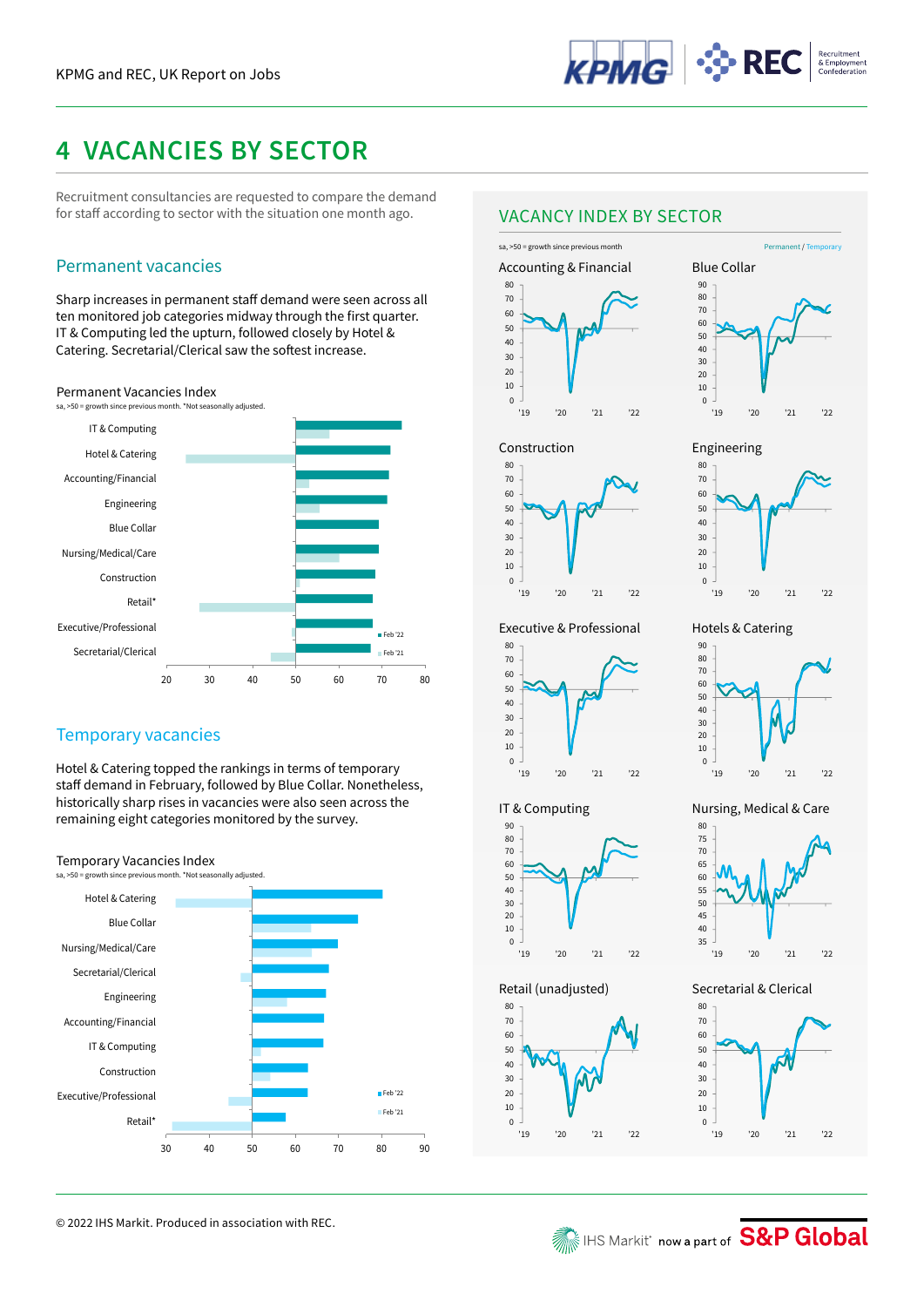

## **5 STAFF AVAILABILITY**

Recruitment consultants are asked to report whether availability of permanent and temporary staff has changed on the previous month. An overall indicator of staff availability is also calculated.



## Quickest drop in overall candidate availability for three months

The total supply of candidates fell for the twelfth month running in February. Notably, the rate of decline quickened since the start of the year, with the respective Total Staff Availability Index falling from 35.1 to 32.0 in February. Although not as rapid as the falls seen in mid-2021, the pace of decline was nonetheless substantial and the quickest for three months.

Underlying data highlighted quicker drops in both permanent and temp labour supply in February.





### Permanent Staff Availability Index





## Temporary Staff Availability Index



## Decline in permanent labour supply gathers pace

The availability of permanent workers across the UK declined further in February, thereby stretching the current sequence of reduction to 13 months. Moreover, the rate of deterioration accelerated to the fastest since last November, and was among the sharpest seen since the series began in 1997. Where lower permanent staff supply was reported, it was often associated with robust demand for workers, fewer candidates from the EU, a general lack of skilled labour and hesitancy among people to take on new roles due to the pandemic.

On a regional basis, London saw the steepest reduction in permanent candidate numbers, and the Midlands the softest.

## Slightly faster reduction in temporary candidate numbers

After easing in the prior five months, the downturn in temporary candidate availability quickened during February. The reduction was substantial overall, albeit the second-softest over the past 10 months. According to recruiters, there was a general lack of candidates amid strong demand, fewer applicants from overseas (particularly the EU) and also a preference among some workers for permanent positions.

All four monitored English regions registered rapid falls in temp staff supply, led by the South of England and the Midlands.

Permanent / Temporary





### Permanent Staff Availability Index sa, >50 = improvement since previous month

|         | UK   | London | South | Midlands | <b>North</b> |
|---------|------|--------|-------|----------|--------------|
| Sep '21 | 25.2 | 26.4   | 24.3  | 25.4     | 24.3         |
| Oct '21 | 27.4 | 26.3   | 28.5  | 32.2     | 24.4         |
| Nov '21 | 31.2 | 32.2   | 29.7  | 35.3     | 29.4         |
| Dec '21 | 37.8 | 41.5   | 35.9  | 37.1     | 38.8         |
| Jan '22 | 34.9 | 33.1   | 34.4  | 35.2     | 34.0         |
| Feb '22 | 31.8 | 25.4   | 30.5  | 35.6     | 35.2         |

## Temporary Staff Availability Index

| sa, >50 = improvement since previous month |      |        |       |          |              |  |  |
|--------------------------------------------|------|--------|-------|----------|--------------|--|--|
|                                            | UK   | London | South | Midlands | <b>North</b> |  |  |
| Sep '21                                    | 28.4 | 25.8   | 28.8  | 27.8     | 28.6         |  |  |
| Oct '21                                    | 28.9 | 28.8   | 27.7  | 29.8     | 30.7         |  |  |
| Nov '21                                    | 31.3 | 28.4   | 28.8  | 33.6     | 32.8         |  |  |
| Dec '21                                    | 35.5 | 39.7   | 33.5  | 36.3     | 34.0         |  |  |
| Jan '22                                    | 37.1 | 37.1   | 38.9  | 37.8     | 34.4         |  |  |
| Feb '22                                    | 35.8 | 35.9   | 35.1  | 35.2     | 39.4         |  |  |

**We IHS Markit' now a part of S&P Global**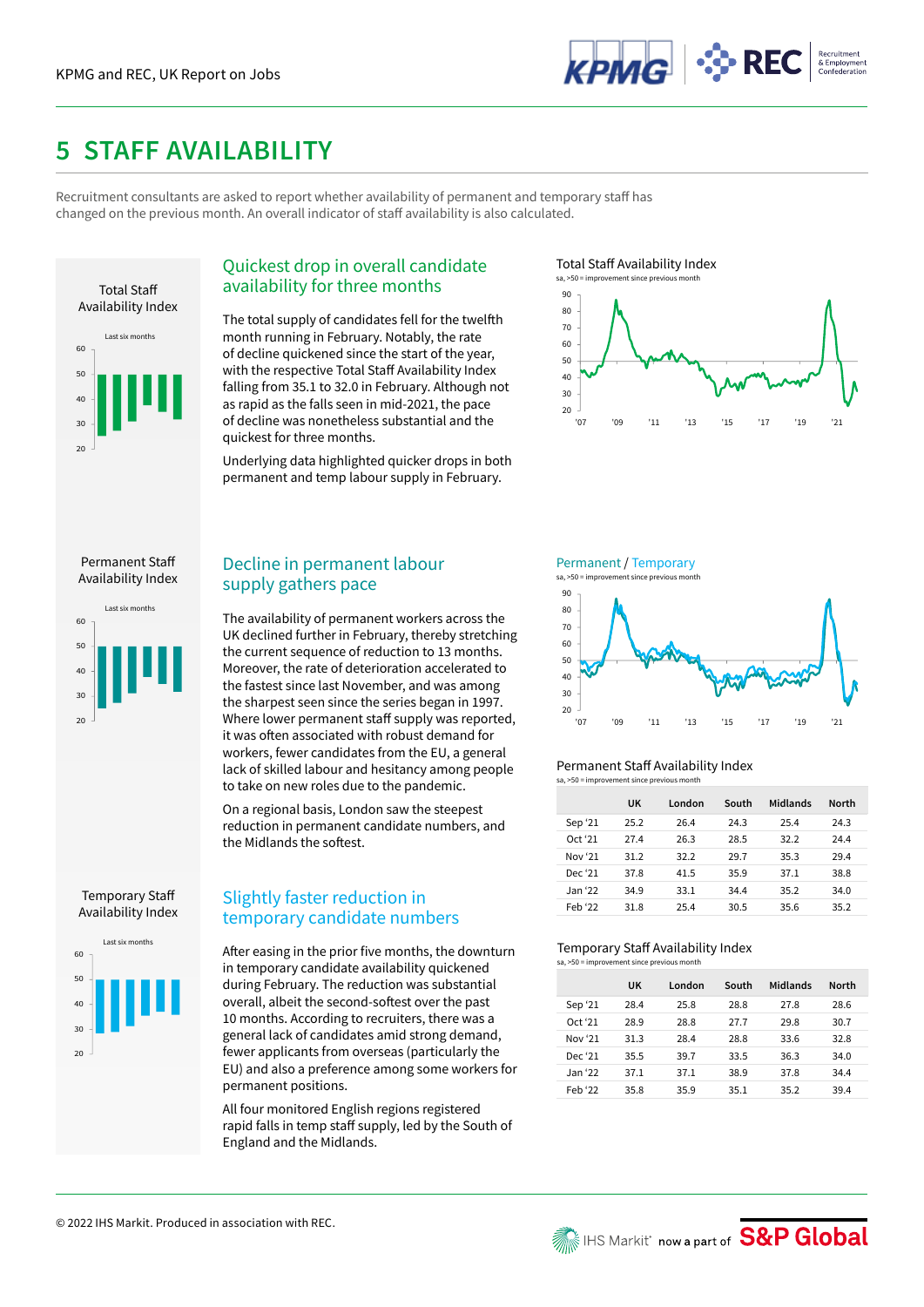

## **6 DEMAND FOR SKILLS**

Recruitment consultancies are invited to specify any areas in which they have encountered skill shortages during the latest month.

## Skills in short supply: Permanent staff Skills in short supply: Temporary staff

### Accounting/Financial Accountants Auditors Book Keepers Credit Controllers Estimators Finance Financial Controllers Payroll Taxation

### Blue Collar

Drivers Factory HVAC Manufacturing Mechanics Production Refrigeration Security Guards Warehouse

### Construction

Architectural Tech Construction Quantity Surveyors

#### Engineering

Electrical Engineers Engineers Industrial Engineers Senior Electronic Engineers Technicians

### Executive/Professional

B2B Corporate Affairs Executive Human Resources Legal Management Marketing PR Professional Project Managers Recruitment Consultants

### Hotel/Catering Chefs Hospitality IT/Computing Analysts Automation Testers CAD Developers Digital Infrastructure Analysts IT Software Software Engineers Technical Sales

 Nursing/Medical/Care Carers Healthcare Assistants Nurses

Technology

Retail Retail

#### Secretarial/Clerical Administration Office Staff

Personal Assistant Secretary

## Other

All Types of Candidates Commercial Customer Service Dutch Speakers German Speakers Operations Sales Scandinavian Speakers Skilled Supply Chain Telesales Unskilled

### Accounting/Financial Accountants Auditors Book Keepers Credit Controllers Finance Payroll

Blue Collar

Blue Collar Drivers Factory Forklift Drivers HGV Drivers Industrials Machine Operators Manufacturing Production Security Guards Warehouse

### Construction

Architectural Tech Bricklayers Labourers

## Engineering

Engineers Industrial Engineers

### Executive/Professional

Human Resources Legal Marketing PR Project Managers

### Hotel/Catering Chefs Hospitality

IT/Computing

Analysts Automation Testers

#### Developers Digital IT

Software Engineers Technical Sales Technology

### Nursing/Medical/Care

Carers Healthcare Assistants Nurses Social Workers

Retail Retail

Secretarial/Clerical Administration Office Staff Receptionist **Secretary** 

### **Other**

All Types of Candidates Call Centre Customer Service Dutch Speakers German Speakers Logistics Sales Scandinavian Speakers Skilled Supervisors Supply Chain Unskilled

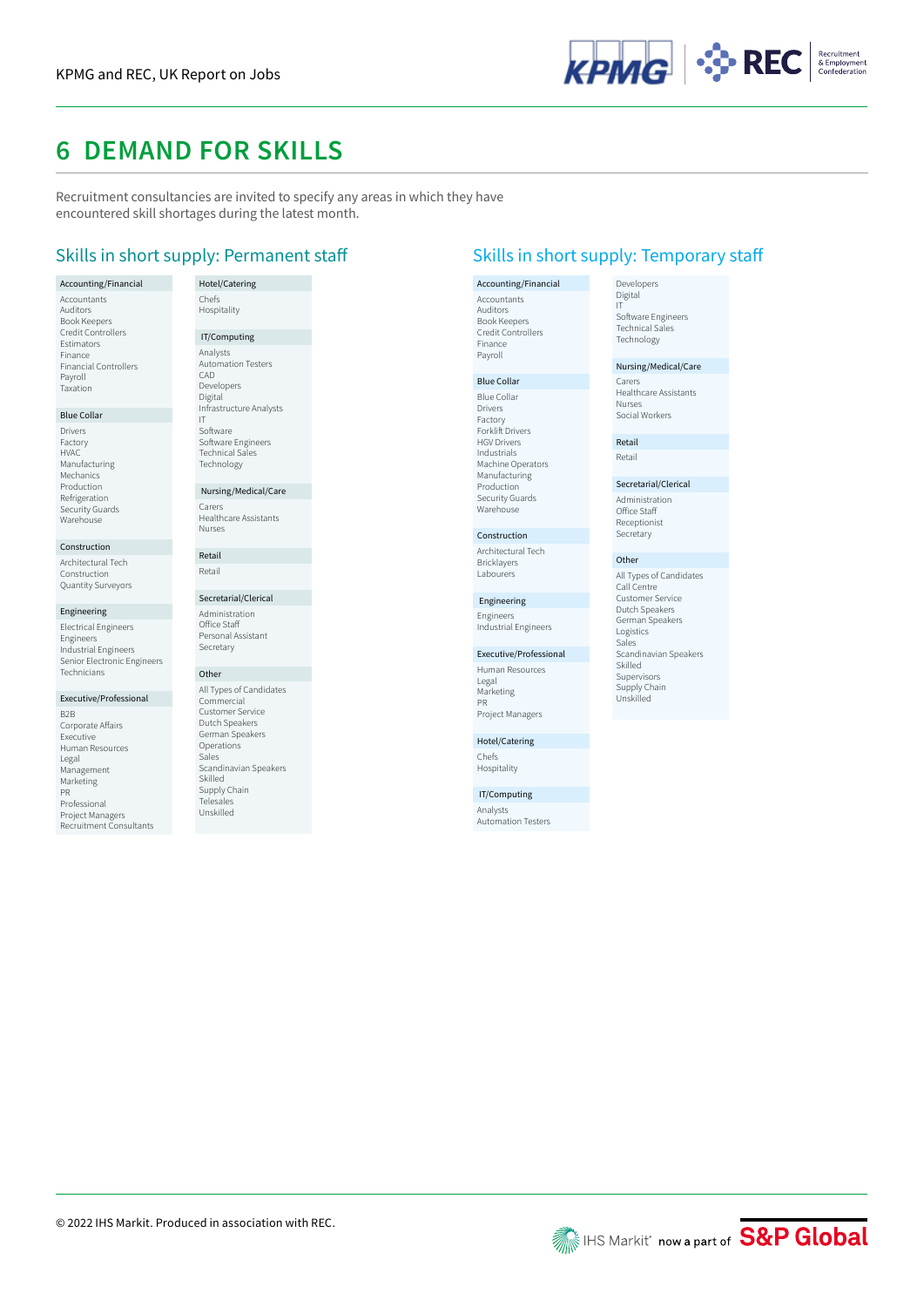

# **7 PAY PRESSURES**

The recruitment industry survey tracks both the average salaries awarded to people placed in permanent jobs each month, as well as average hourly rates of pay for temp/contract staff.



## Near-record increase in starting salaries

UK recruitment consultancies signalled a further rapid increase in starting salaries during February. Furthermore, the rate of inflation accelerated to the second-sharpest on record, beaten only by that seen last November. There were widespread reports that salaries for new permanent joiners had risen as demand for staff far exceeded supply, as well as efforts to attract applicants.

The North of England saw the sharpest increase in salaries of all four monitored English regions.

Temporary Wages Index



## Sharper increase in temp pay

After softening in each of the prior three months, the rate of temp pay inflation accelerated in February. Wages rose sharply overall, with the rate of increase much faster than the long-run series average (55.1). That said, the upturn was the second-slowest seen since last June. According to panellists, pay for short-term staff increased due to greater competition for scarce workers and in order to secure staff with the right skills.

The North of England saw the steepest rate of wage growth, followed by the South of England.





### Permanent Salaries Index

| sa, >50 = inflation since previous month |  |
|------------------------------------------|--|
|------------------------------------------|--|

|         | UK   | London | South | Midlands | <b>North</b> |
|---------|------|--------|-------|----------|--------------|
| Sep '21 | 75.7 | 72.1   | 75.5  | 73.5     | 81.0         |
| Oct '21 | 77.2 | 75.7   | 77.7  | 79.7     | 75.9         |
| Nov '21 | 77.8 | 74.7   | 77.9  | 84.4     | 75.1         |
| Dec '21 | 76.4 | 72 G   | 78.6  | 74.4     | 76.0         |
| Jan '22 | 76.5 | 80.8   | 76.4  | 75.6     | 76.6         |
| Feb '22 | 77.6 | 76.9   | 77.8  | 74.5     | 82.0         |

#### Temporary Wages Index  $\approx$  >50 = inflation since p

|         | UK   | London | South | Midlands | <b>North</b> |
|---------|------|--------|-------|----------|--------------|
| Sep '21 | 69.1 | 64.1   | 70.5  | 67.1     | 73.3         |
| Oct '21 | 70.7 | 65.3   | 69.8  | 69.6     | 74.4         |
| Nov '21 | 68.7 | 65.4   | 69.1  | 70.9     | 70.8         |
| Dec '21 | 68.0 | 65.5   | 70.5  | 66.8     | 69.3         |
| Jan '22 | 64.8 | 61.3   | 68.0  | 66.2     | 62.5         |
| Feb '22 | 66.4 | 64.7   | 68.0  | 64.5     | 68.3         |

## OFFICIAL DATA: UK AVERAGE WEEKLY EARNINGS

Data from the Office for National Statistics (ONS) indicated that employee earnings (including bonuses) increased +4.3% on an annual basis in the three months to December. This was slightly quicker than the +4.2% increase seen in the prior three-month period, but still among the softest growth rates seen over the past year.

Underling data showed that earnings growth in the private sector held steady at +4.6% in the final three months of 2021. Meanwhile, public sector pay growth ticked up from +2.5% to +2.6%.

UK average weekly earnings (private / public) %yr/yr, 3r

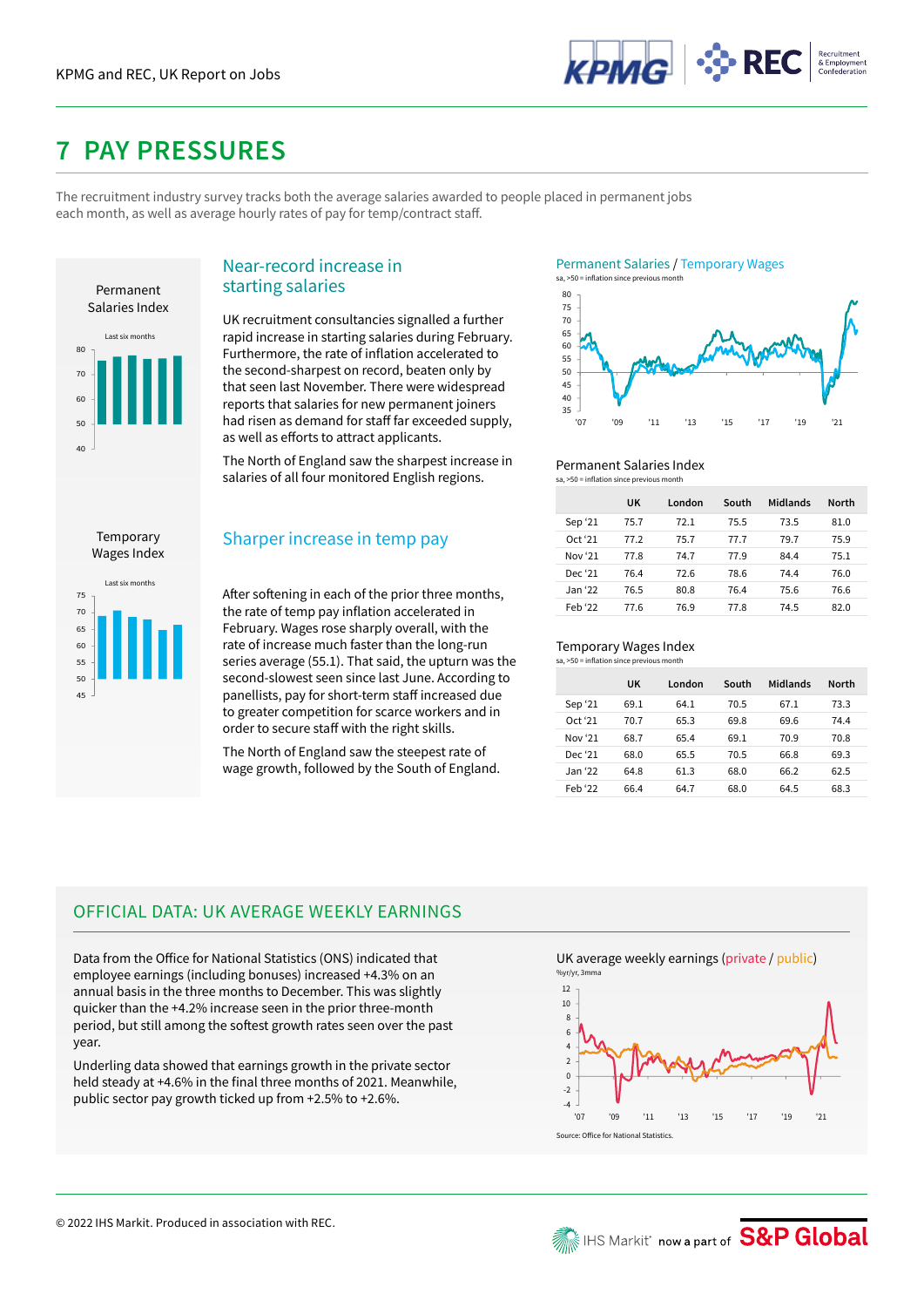

# **8 SPECIAL FEATURE**

This section features data from the Recruitment and Employment Confederation

## **UNCERTAINTY CONTINUES AS A NEW THREAT EMERGES**

This year has been off to a rocky start for the UK economy. The cost of living continues to rise, which led the Bank of England's Monetary Policy Committee to hike the base rate to tackle rising inflation. If this was not enough, the outbreak of war in Ukraine will likely result in consequences for economies across the world.

However, the REC's latest *JobsOutlook* survey indicated early signs of a recovery in business confidence levels as the Omicron wave receded. In the three months to January, their confidence in the UK economy improved by six percentage points to net: -5. The survey also found that employers' confidence in making hiring and investment decisions rose to net: +17 over the same period. While intentions to hire permanent staff in the short and medium term both improved, hiring intentions remained highest for temporary workers in the short term (net: +28). This indicates that business will continue to rely on temps to keep them going through the current uncertainty, in the same way they have done throughout the course of the pandemic.

Intentions are one thing, but reality is another. The latest release by the Office of National Statistics continued to show just how tight the labour market is. Vacancies continued their upwards trend, while unemployment continued to decrease in this rolling quarter – meaning there are fewer candidates available to fill the gaps. Another red flag is the stubbornly high numbers of economically inactive people. Much of this is fuelled by older workers leaving the labour market earlier than expected, either by choice or long-term sickness. The Institute of Employment Studies now estimates that the labour force is 1.15 million smaller than it would have been if pre-pandemic trends had continued.

One of the biggest challenges in the labour market at the moment is staff retention. The rising cost of living and the tight labour market has caused significant inflation in starting salaries for both temps and permanent employees. In combination with the rise in National Insurance in April, this is creating a perfect storm of rising costs for businesses. And the situation will get worse before it gets better, with some predicting inflation will rise to 7% over the next few months before it starts going down again.

This will further increase the financial pressure on businesses. With many unable to keep up with the rate of increase, they will have to think carefully about their offer to staff to make it more appealing to stay. Recruiters play a vital role in the labour market, placing hundreds of thousands of people into temporary and permanent work every day. But most staffing firms also stretch beyond traditional recruitment. Now recruiters provide an array of services, from business advice and consultancy for clients to interview coaching and career advice for candidates. As we continue to adapt to the current environment and move on to dealing with the next challenges, it's clear just how valuable recruiters are – as an integral part of the professional services sector.

**ME IHS Markit' now a part of S&P Global**